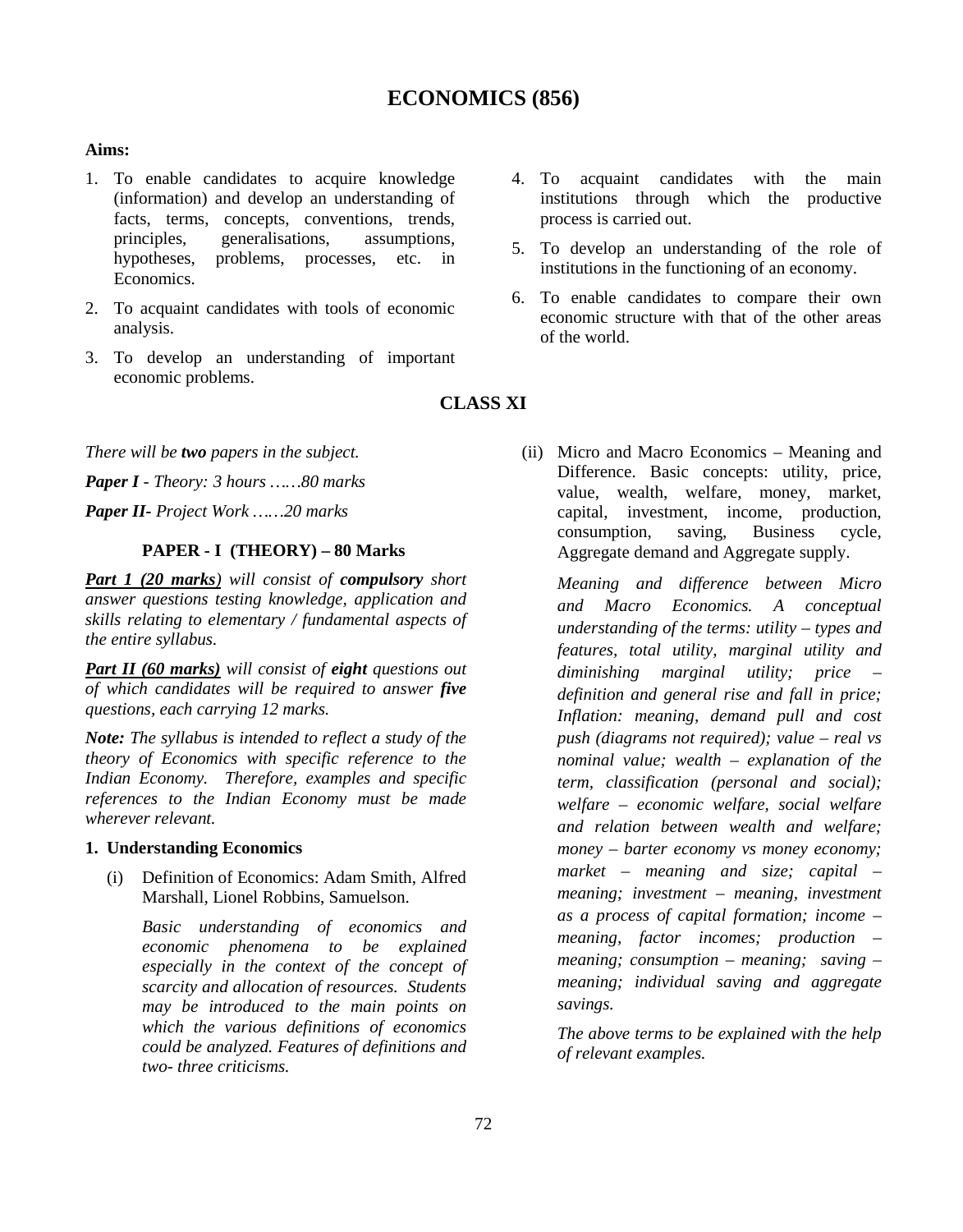(iii) Basic problems of an economy: what to produce; how to produce; for whom to produce; efficient use of resources.

*The basic problem of scarcity and choice must be emphasized. As this problem is universal in character, i.e. faced by all economies, irrespective of the economic system they follow, it must be explained using the concept of Production Possibility Curve. The three problems - what to produce, how to produce and for whom to produce - must be highlighted. The role of technology and a shift in the Production Possibility Curve must be explained.*

(iv) Types of economies: developed and developing; Economic systems: capitalism, socialism and mixed economy; mechanism used to solve the basic problems faced by each economy.

*Characteristics of developed and developing economies; Development experience of India: a comparison with neighbouring country (China) in terms of growth, population and sectoral development (introducing regional and global economic grouping such as SAARC, European Union, ASEAN, G-8, G-20 - basic knowledge); different types of economic systems; definition, features, merits and demerits of capitalism, socialism and mixed economic system; mechanisms used to solve the basic problems under each economic system to be explained with the help of examples. The role of government along with the price mechanism to be emphasized.*

#### **2. Indian Economic Development**

(i) Introduction.

*A brief introduction of the state of the Indian Economy on the eve of independence. Main features, problems and policies of agriculture, industry and foreign trade.*

(ii) Parameters of Development.

*Parameters of development: per capita income and human development index.*

(iii)Planning and economic development in India.

*An overview of Macro objectives (sectoral objectives not required) and major thrusts of the different five year plans in India.*

(iv) Structural Changes in the Indian Economy after liberalization.

*Need, meaning, significance and features of liberalization, globalization and privatization of Indian Economy; disinvestment: meaning.*

(v) Current challenges facing Indian Economy.

*Poverty – absolute and relative, main programmes for poverty alleviation: A critical assessment of PAPs (Poverty Alleviation Programmes); Rural development. Credit and marketing: role of cooperatives, agricultural diversification; alternate farming /organic farming: meaning and importance.*

*Human Capital formation: How people become resource; role of human capital in economic development; Growth of education sector in India; Employment – formal and informal (Meaning only); Unemployment- types of unemployment, causes for unemployment, Policy measures.*

(vi) Economic growth and development.

*Economic Growth and Development – Meaning and difference. Comparative study of Indian and Chinese economies on the following indicators: (a) Unemployment (b) GDP growth (c) GDP per capita and GDP PPP (d) direct foreign investment (e) inflation (f) poverty.*

(vii) Sustainable Development.

*Effect of Economic Development on Resources and Environment.*

*Understanding the concept of Sustainable development; Need for sustainable development for improving the quality of life - looking at the deteriorating quality of air, water, food over time, developing an appreciation to sustain at least what exists for the generations to come*.

*Global warming – meaning and effects.*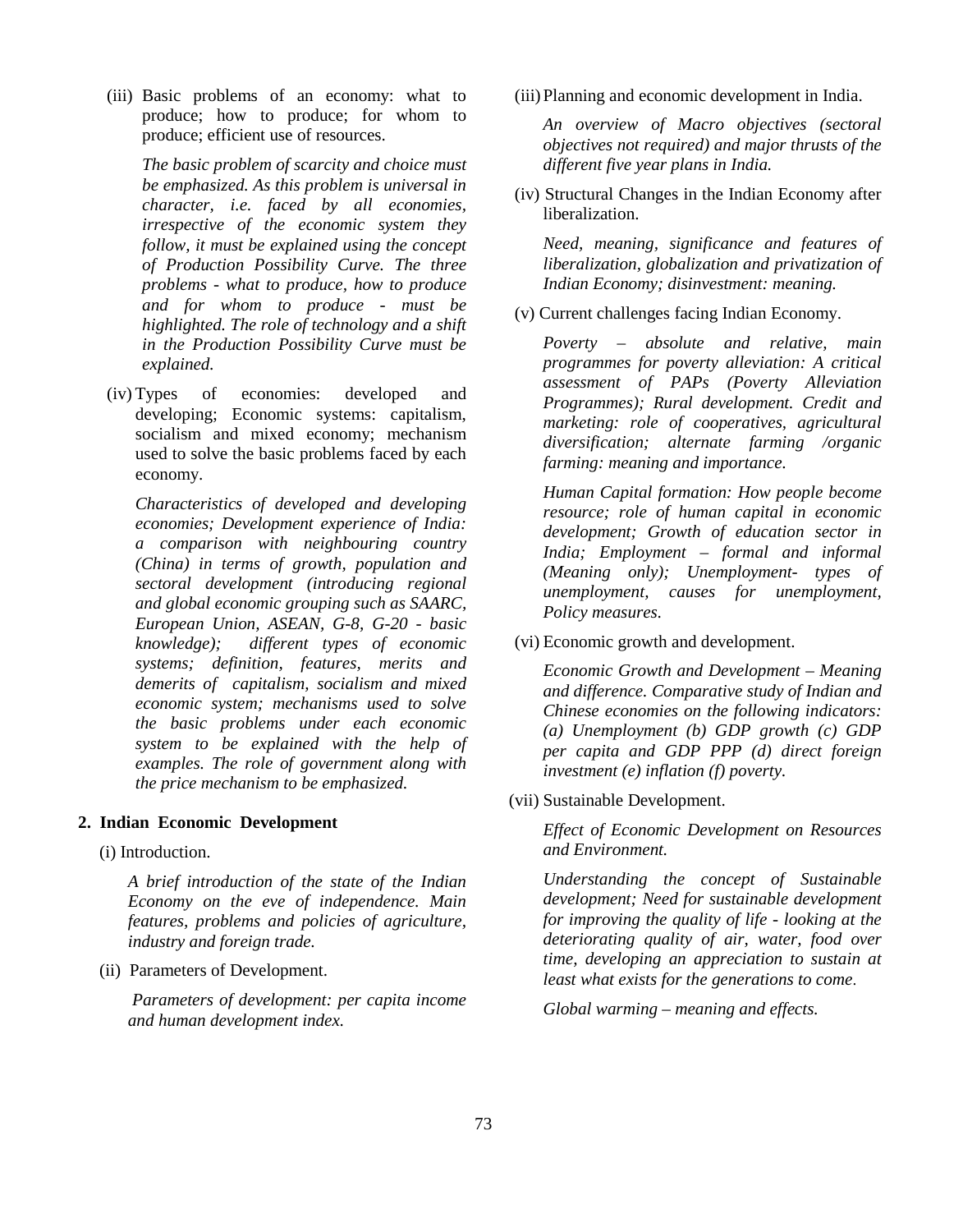#### **3. Statistics**

(i) Statistics: definition, scope and limitations of statistics.

*Statistics: definition, scope and limitations of statistics. Special emphasis to be laid on importance of statistics in economics.*

(ii) Collection, organization and presentation of data.

*Collection of data - Sources of data: primary, secondary. Methods of collecting data: Some important sources of collecting secondary data; ways of collecting primary data; organization of data: meaning and types of variables, frequency; presentation of data: tabular and diagrammatic presentation (bar diagram, pie, line, histogram, polygon and ogive curve).*

(iii)Measures of Central Value: average defined; type of averages: arithmetic mean; simple and weighted; median and mode; ungrouped and grouped data; numericals, relationship between mean, median and mode.

*Measures of Central Value: average defined; type of averages: arithmetic mean; simple and weighted; median and mode; ungrouped and grouped data. Numericals only on mean, median and mode for both ungrouped and grouped data. Relationship between mean, median and mode – the nature of the frequency distribution – symmetrical, positively skewed and negatively skewed.*

(iv) Measures of dispersion: definition, methods of studying variation - range; standard deviation; quartile deviation; the mean or average deviation; coefficient of variation.

*Numericals on measures of dispersion required.*

(v) Correlation: introduction, scatter diagram; Karl Pearson's coefficient of correlation; Spearman's coefficient of correlation.

*Meaning and significance of correlation to be explained along with types and degrees. Scatter diagram, Karl Pearson's method (two variables, ungrouped data); Spearman's Rank Correlation to be explained with the help of numericals.*

(vi) Index numbers: simple and weighted - meaning, types and purpose. Problems involved in constructing a Price Index Number.

*What does an Index number show, measure or indicate (like a Price Index Number). Difference between simple and weighted – Price weighted or quantity weighted. Laspayre's, Paasche and Fisher's methods of index numbers (to be explained with the help of numericals). Wholesale Price Index, Consumer Price Index and Index of Industrial Production should be explained. Uses of Index Numbers. Problems involved in constructing Price Index Number – the choice of the base year, the number of commodities to be included (coverage), choice of prices and the method to be used.*

(vii) Some Mathematical Tools used in Economics.

*Equation of a straight line and slope of a straight line.*

#### **PAPER II – PROJECT WORK – 20 Marks**

Candidates will be expected to have completed **two** projects from any topic covered in Theory.

Mark allocation for **each** Project [10 marks]:

| Overall format                 | 1 mark  |  |
|--------------------------------|---------|--|
| Content                        | 4 marks |  |
| Findings                       | 2 marks |  |
| Viva-voce based on the Project | 3 marks |  |

# **A list of suggested Projects is given below:**

- 1. Study consumer awareness amongst households through designing a questionnaire and collection of primary data.
- 2. Prepare a report on productivity awareness among enterprises through use of statistical data from statistical tables published in Newspapers / RBI Bulletin / Budget /Census report / Economic survey, etc.
- 3. Make a study of two cooperative institutions (example milk cooperatives, etc.) with a view to compare the organizational and financial structure of the organizations, production capacity and output, marketing strategies, sales, market share, etc.
- 4. Study in detail the South Asian Association for Regional Cooperation (SAARC) and its impact on Indian economy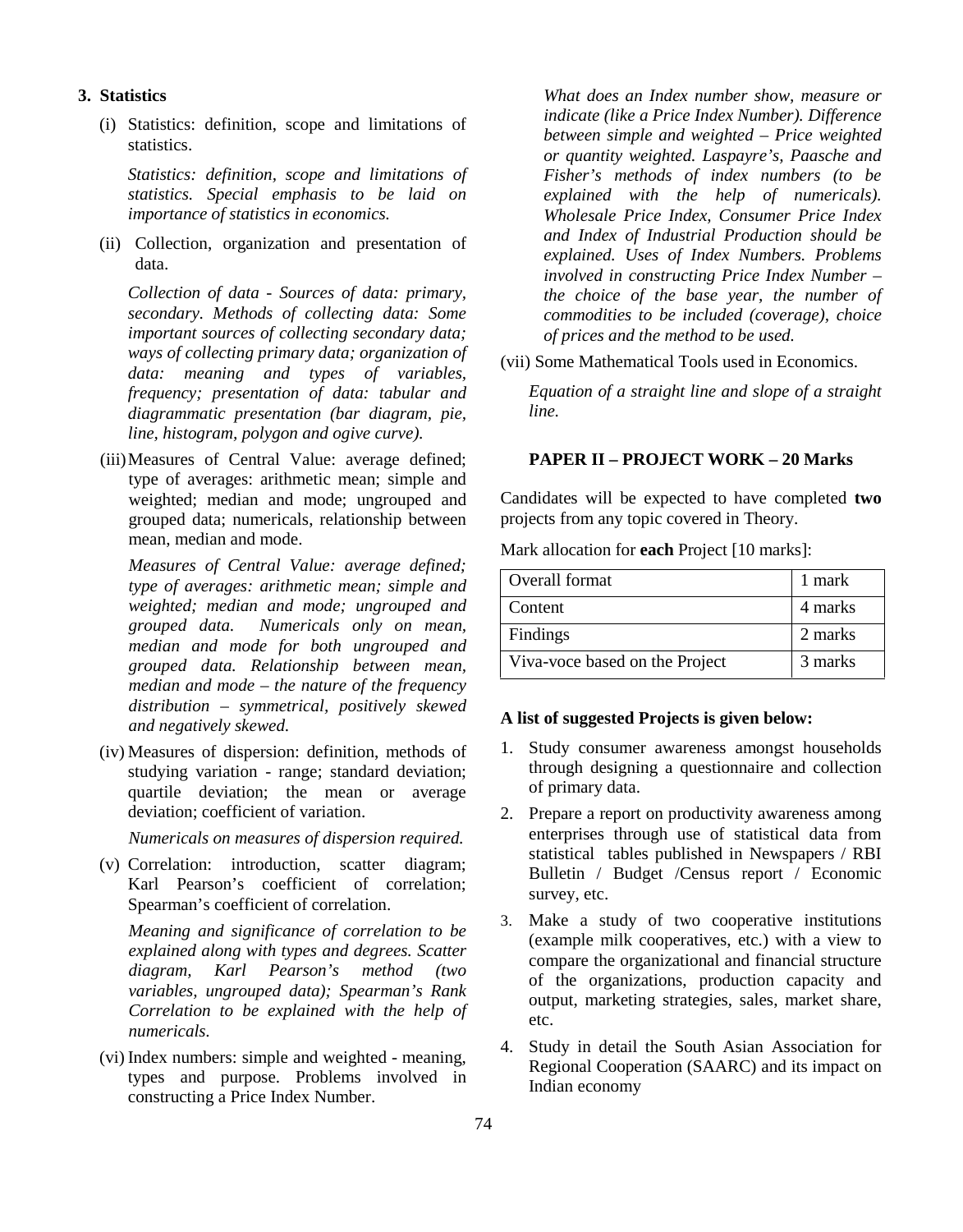- 5. Prepare a report on the various poverty alleviation and employment generation programmes started in India, with special focus on MNREGA.
- 6. Compare the status of women of your State with that at the National level for the last ten years, on the basis of educational level, employment, etc.
- 7. Prepare a report on the forest cover in India, highlighting the following aspects:
- (a) Five States/Union Territories having higher and lower forest cover and compare the extent of forest coverage.
- (b) Causes for decrease in forest cover in the Country.
- (c) Measures adopted by the Central/State Governments to increase the forest cover.

# **CLASS XII**

*There will be two papers in the subject.*

*Paper I - Theory: 3 hours ……80 marks*

*Paper II- Project Work ……20 marks*

#### **PAPER - I (THEORY) – 80 Marks**

*Part 1 (20 marks) will consist of compulsory short answer questions testing knowledge, application and skills relating to elementary / fundamental aspects of the entire syllabus.*

*Part II (60 marks) will consist of eight questions out of which candidates will be required to answer five questions, each carrying 12 marks.*

*Note: The syllabus is intended to reflect a study of the theory of Economics with specific reference to the Indian Economy. Therefore, examples and specific references to the Indian Economy must be made wherever relevant.*

#### **1. Micro Economic Theory**

(i) Demand: meaning, factors affecting demand; Demand function; Law of Demand; derivation of demand curve; movement and shift of the demand curve; exceptions to the Law of Demand.

Law of Diminishing Marginal Utility, Law of Equimarginal Utility, consumer's equilibrium through utility approach (Cardinal) and indifference curve analysis (Ordinal).

*The concept of demand: meaning. A demand function to be specified incorporating the determinants of demand. Diagrams should be used in explaining the Law of Demand, its derivation using demand schedule. Derivation of market demand curve from individual demand curve.*

*(a) Cardinal Utility Analysis: meaning of utility, total utility, marginal utility, relationship of TU and MU, Law of Diminishing Marginal Utility (schedule and diagram, Only assumptions to be taught, criticisms not required), Consumer's equilibrium – Law of Equimarginal Utility (statement, schedule) and conditions of consumer's equilibrium using marginal Ordinal Utility Analysis: Indifference Curve – its meaning and properties (including MRS and DMRS), indifference map, consumer's budget line, Consumer's equilibrium – condition (to be explained with the help of a diagram only).*

(ii) Elasticity of demand: meaning, types of elasticity of demand, measurement of elasticity of demand; factors affecting elasticity of demand.

*Various methods of measurement of the elasticity of demand: point method percentage method, expenditure method and geometric method. (Numericals required on percentage method only). The cross and income elasticity of demand must be explained. Degrees of elasticity of demand to be explained. Use diagrams wherever necessary.*

(iii) Supply: meaning; difference between stock and supply; determinants of supply; Law of Supply; movement and shift of the supply curve; elasticity of supply

*Difference between stock (intended supply) and supply (actual supply) with the help of relevant examples. A supply function should be specified and explained. Law of Supply, supply schedule and supply curve. Derivation of market supply curve from individual supply*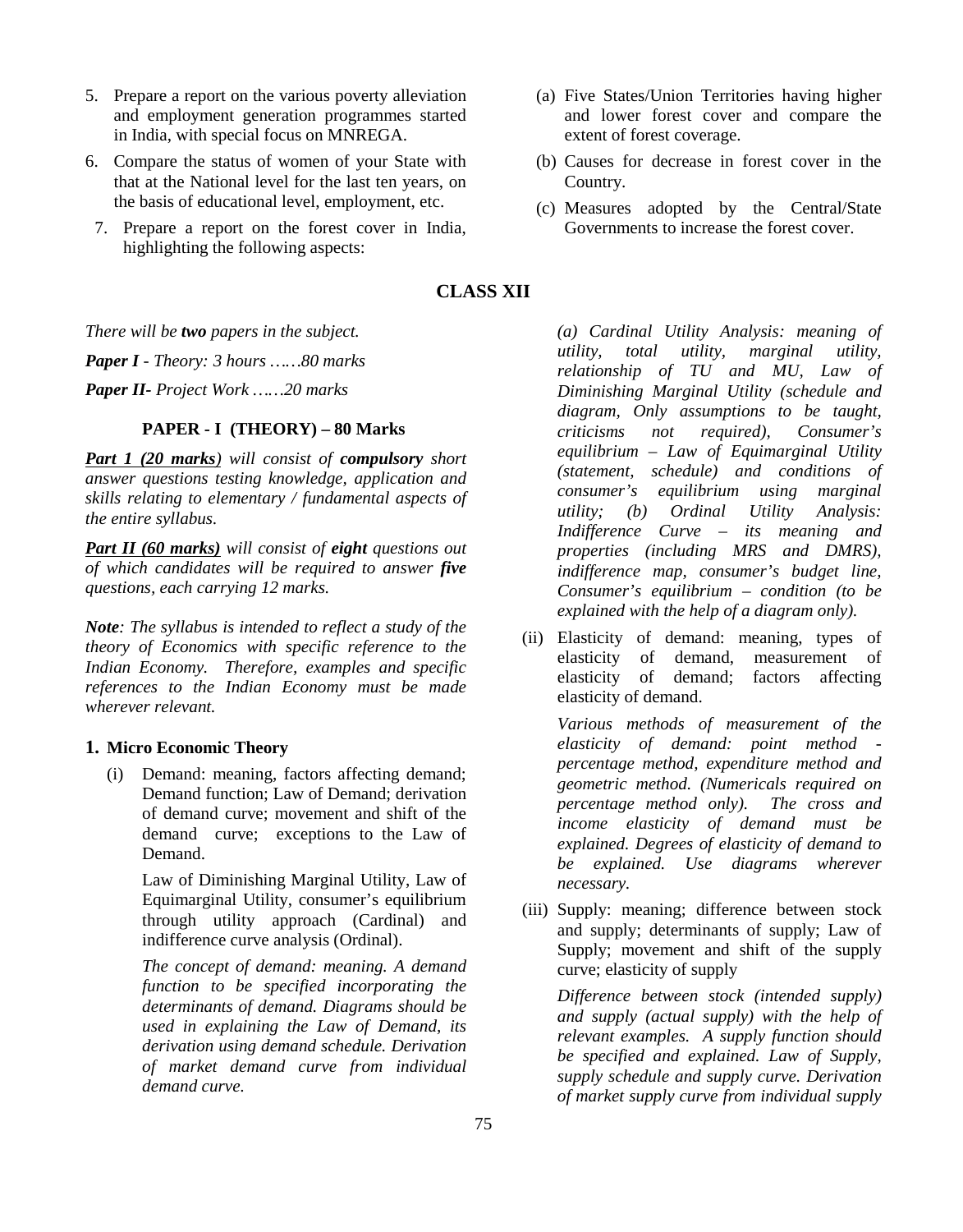*curve. Movement and shift of the supply curve, exceptions to the Law of Supply. Elasticity of Supply: Meaning and measurement of elasticity of supply by percentage method and geometric method.*

(iv) Market Mechanism: Equilibrium and disequilibrium; Equilibrium price and effect of changes in demand and supply on the equilibrium price. Simple applications of tools of demand and supply.

*A basic understanding of the concept of equilibrium. The effects of changes in demand and supply - both along the curves and shift of the curves to be explained. Basic understanding of Price control, rationing, Price ceiling and Floor price with the help of demand and supply curves.*

(v) Concept of production and production function (short run and long run production function), returns to a factor, total, average and marginal physical products; Law of Variable Proportions and its three stages.

*A production function (concept only). Law of Variable Proportions: statement, assumptions, schedule (for the purpose of understanding and not for testing), diagram and explanation to the three stages.*

(vi) Cost and revenue: Basic concepts of cost; fixed cost, variable cost, total cost, marginal cost and average cost – their relationships; opportunity cost; short run and long run cost curves. Revenue: meaning; average revenue, marginal revenue and total revenue and their relationships under perfect competition and imperfect competition, Producer's equilibrium.

*Basic concepts – private cost, economic cost, social cost, money cost, real cost, explicit cost, implicit cost.*

*Cost concepts – Fixed cost, variable cost, total cost, marginal cost, average cost with schedule and diagram; relationship between average cost, marginal cost, total cost (only concepts of long run and short run cost curves, derivations not required). Opportunity cost – meaning only. Difference between accounting cost and opportunity cost.*

*Revenue – Average revenue, marginal revenue, total revenue – concepts and relationships under perfect competition and imperfect competition. Producer's* *equilibrium (Profit maximization goal) – meaning; conditions: (a) TR and TC approach along with diagram (b) MR and MC approach along with diagram.*

(vii) Main market forms: perfect competition, monopolistic competition, oligopoly, monopoly, monopsony; characteristics of the various market forms; equilibrium of a firm in perfect competition under short run and long run.

*Features of perfect competition, monopolistic competition, oligopoly, monopoly and monopsony (meaning only). Equilibrium of a firm in perfect competition under short run (explanation and diagram, shut down point and break even point) and long run (diagram not required).*

# **2. Theory of Income and Employment**

Basic concepts and determination of Income and Employment

*The concept of demand (exante) and effective (expost) demand. Aggregate demand and its components, propensity to consume and propensity to save (average and marginal), equilibrium output; investment multiplier (its meaning and mechanism). Meaning of full employment. Problems of excess demand and deficient demand; measures to correct them.*

# **3. Money and Banking**

(i) Money: meaning, functions of money, supply of money.

*Meaning, kinds of money, functions of money (primary, secondary and contingent) to be explained; supply of money (only meaning of M1, M2, M<sup>3</sup> & M4).*

(ii) Banks: functions of commercial bank; high powered money, credit creation by commercial banks; Central Bank: functions.

*Basic understanding of the functions of commercial banks, credit creation process. The regulatory role of the Central Bank, its functions and the way it controls the flow of credit needs to be explained. A brief mention may be made of quantitative (CRR, SLR, Bank Rate policy and Open Market Operations) and qualitative methods.*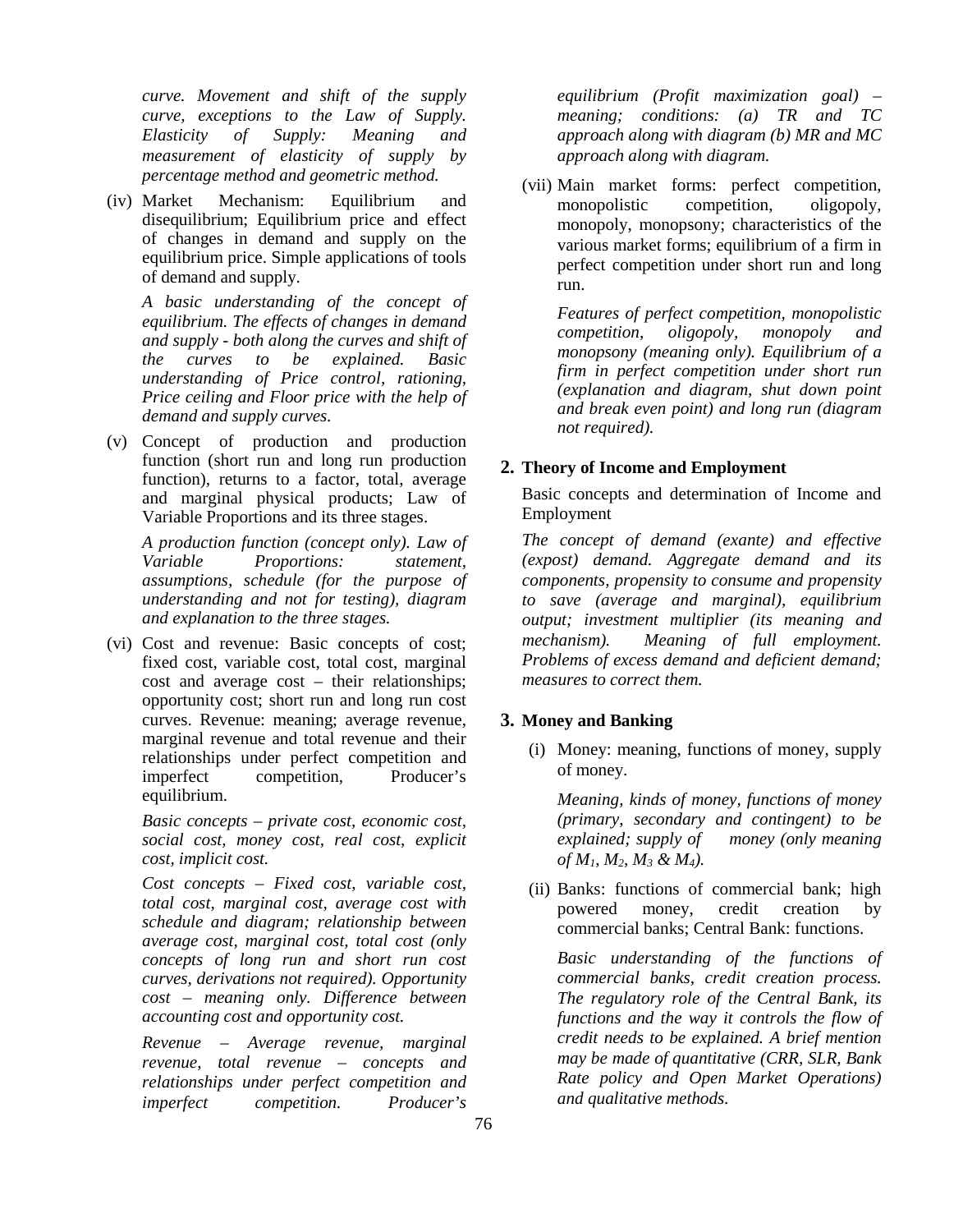#### **4. Balance of Payment and Exchange Rate**

Balance of Payment – meaning, components; foreign exchange – meaning, determination of exchange rate (Flexible).

*Balance of Payment - Meaning and components; Causes of disequilibrium and how the disequilibrium can be corrected; Foreign Exchange Rate – meaning, meaning of fixed and flexible exchange rate, determination of exchange rate in a free market. Concepts of depreciation, appreciation, devaluation and revaluation (meaning only).*

#### **5. Public Finance**

(i) Fiscal Policy: meaning and instruments of fiscal policy.

*Meaning and instruments of fiscal policy – Public Revenue: Meaning, taxes (Meaning and types), difference between direct and indirect taxes; Public Expenditure: Meaning and importance; Public Debt: Meaning and redemption; Deficit Financing: meaning.*

(ii) Government Budget: meaning, types and components.

*Meaning and types of Government budget – union, state; components – revenue and capital. Concept of deficit budget: revenue deficit, fiscal deficit, primary deficit – their meaning and implications.*

#### **6. National Income**

(i) Circular flow of Income.

*A simple model explaining the circular flow of income with two, three and four sector models with leakages and injections.*

(ii) Concepts and definition of NY, GNP, GDP, NNP, private income, personal income, personal disposable income, National Disposable Income and per capita income; relationship between the income concepts.

*A brief understanding of the mentioned national income aggregates is needed. The concepts of GNP and NNP should be explained both at factor cost and market prices, real GDP and nominal GDP, National Disposable Income (Gross and Net), GDP and Welfare, GDP as an indicator of Economic welfare.*

(iii)Methods of measuring National Income: product or value-added method; income method and expenditure method with simple numericals based on them.

*Simple numericals based on all the methods to be covered for better understanding of the concept. Precautions and difficulties of measuring National Income for each method.*

### **PAPER II – PROJECT WORK – 20 Marks**

Candidates will be expected to have completed **two** projects from any topic covered in Theory.

#### **The practical work will be assessed by the teacher and a Visiting Examiner appointed locally and approved by the Council.**

Mark allocation for **each** Project [10 marks]:

| Overall format                 | 1 mark  |  |
|--------------------------------|---------|--|
| Content                        | 4 marks |  |
| Findings                       | 2 marks |  |
| Viva-voce based on the Project | 3 marks |  |

#### **A list of suggested Projects is given below:**

- 1. Study a Public Sector Enterprise with reference to its relevance to the Indian Economy and its future prospects. Analyse the trend of its growth for the last ten years.
- 2. Conduct a Socio Economic survey of a locality (minimum sample size should be 30 households) with reference to:
	- (a) Demographic features.
	- (b) Consumption Pattern Expenditure on necessities, comforts and luxuries.
	- (c) Occupational structure.
- 3. Compare the contribution made by different sectors of the economy towards GDP growth during the planning period.
- 4. Prepare a report on the competition in the Aviation Sector in India with reference to:
	- (a) Performance of the Public Sector and Private Sector.
	- (b) Operational strategies adopted by budget/low cost carriers.
- 5. Make a comparative analysis of lending performance of five Commercial Banks in the past six years with reference to the changing CRR and SLR.